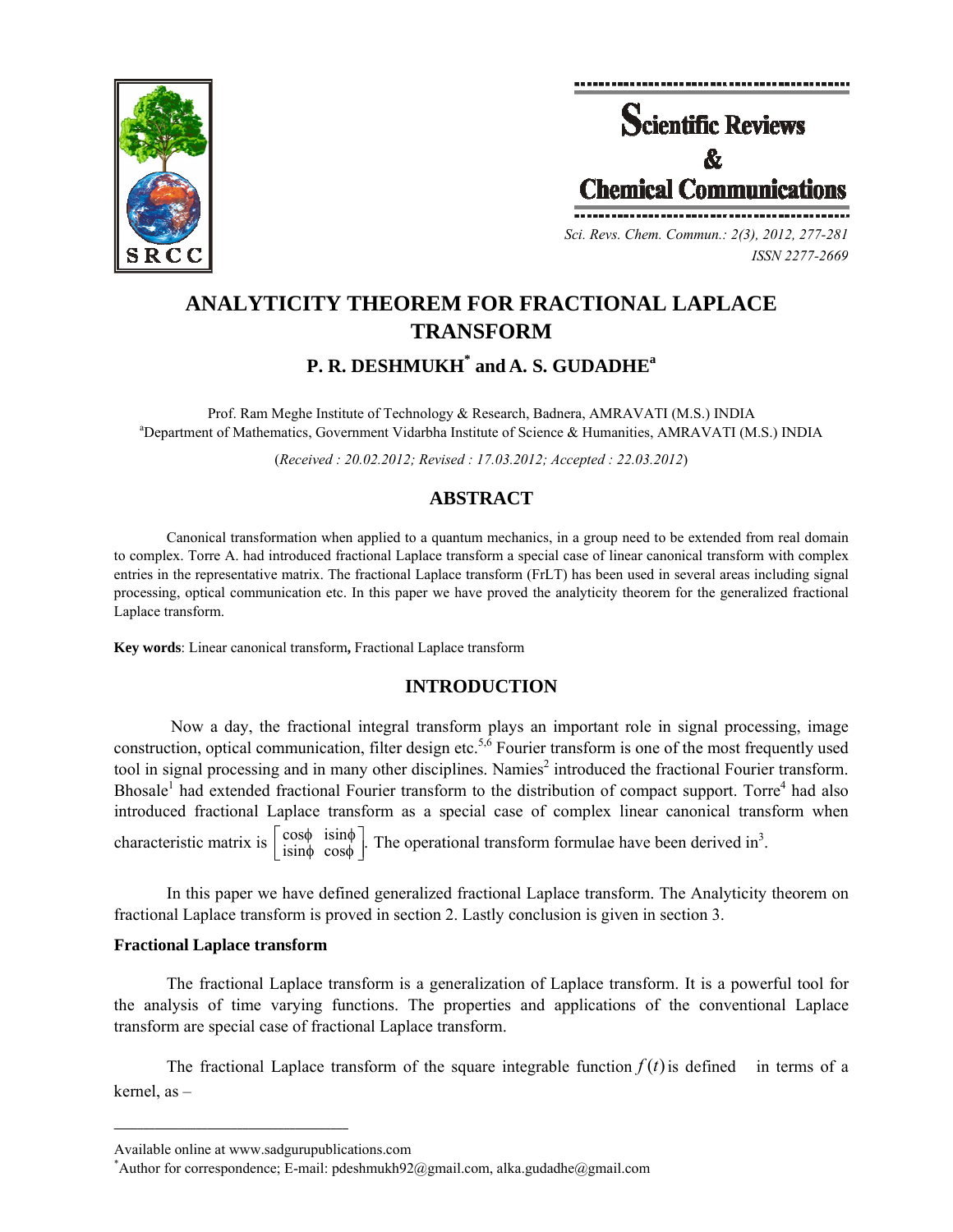278 *P. R. Deshmukh and A. S. Gudadhe: Analyticity Theorem for*….

$$
L^{\infty}(u) = \int_{-\infty}^{\infty} f(t) K_{\phi}(t, u) dt
$$

where the kernel  $K_{\phi}(t, u)$  of the fractional Laplace transform is given by –

$$
K_{\phi}(t, u) = \sqrt{\frac{1 - i\cot\phi}{2\pi e}} e^{\frac{\tau^2}{2}\cot\phi + \frac{u^2}{2}\cot\phi - \arccos\phi}, \phi \text{ is not multiple of } \pi
$$
  
=  $\delta$  (t-u),  $\phi$  is a multiple of  $\pi$ 

Moreover, the fractional Laplace transform with  $\infty = 1$ , corresponds to classical Laplace transform and with  $\infty = 0$ , corresponds to the identity operator.

#### **Analyticity on fractional Laplace transform**

#### **The Generalized Fractional Laplace Transform on E'**

Let 
$$
Sa = \{t : t \in R^n, |t| \le a, a > 0\}
$$
 and  $t \in Sa, 0 \le a < \infty$ , if

$$
K_{\phi}(t, u) = \sqrt{\frac{1 - i\cot\phi}{2\pi i}} e^{\frac{\tau^2}{2}\cot\phi + \frac{u^2}{2}\cot\phi - \text{rucsc}\phi}, \text{ where } \phi = \infty \frac{\pi}{2}
$$
  
then  $K_{\phi}(t, u) \in E(R^n)$ , if  $\gamma_k \{K_{\phi}(t, u)\} = \sup_{-\infty < \tau < \infty} |D^k K_{\phi}(t, u)| < \infty$ 

Hence  $E(R^n)$  is the testing function space. The generalized fractional Laplace transform of  $f(t) \in E'$  $(R^n)$  is defined as –

 $L^{\infty}$  {*f(t)*} (*u)* = {*f(t)*,  $K_{\phi}(t, u)$ }, where *E'* (*R*<sup>*n*</sup>) is the dual space of the testing function space.

## **Analyticity theorem**

Let  $f \in E'(R^n)$  and  $L^{\infty}(u) = \{f(t)\}\,$ ,  $K_{\phi}(t, u)\}$ , then  $L^{\infty}[f(t)](u)$  is analytic on  $C^n$  if the supp  $f \subset Sa =$  $\{t : t \in R^n, |t| \le a, a > 0\}$  and for each  $\varepsilon > 0$ , there exist a constant '*C*<sub>1</sub>' and a positive integer *K*, such that 0  $<\phi \leq \frac{\pi}{2},$  $\frac{\pi}{2}$ ,  $|L^{\infty}(u)| \leq C_1 C_1 \phi C_{2\phi}^k$ 

$$
|L^{\infty}(u)| \leq C_1 C_1 \phi C_{2\phi}^k (1 + 2(a\cos\phi + |u|))^{K} e \left\{ C_2 \phi((a+\varepsilon)^2 + |I_m u|^2) \cos\phi - 2(a+\varepsilon)|I_m u|\right\}
$$

Moreover  $L^{\infty}(u)$  is differentiable and  $D_u^k L^{\infty}(u) = \{f(t), D_u^k K_{\phi}(t, u)\}$ .

**Proof:** Let  $u = (u_1, u_2, u_3, \ldots, u_i, \ldots, u_n) \in C^n$ 

First we prove it for  $k = 1$ , that is we show,

$$
\frac{\partial}{\partial u_i} L^{\infty}(u) = \left\{ f(t), \frac{\partial}{\partial u_i} K_{\phi}(t, u) \right\}
$$

The general result follows by induction

For fixed  $u_i \neq 0$  choose two concentric circles C and C' with center  $u_i$  and radius *r* and  $r_1$  respectively, such that  $0 < r < r_1 < |u_i|$ .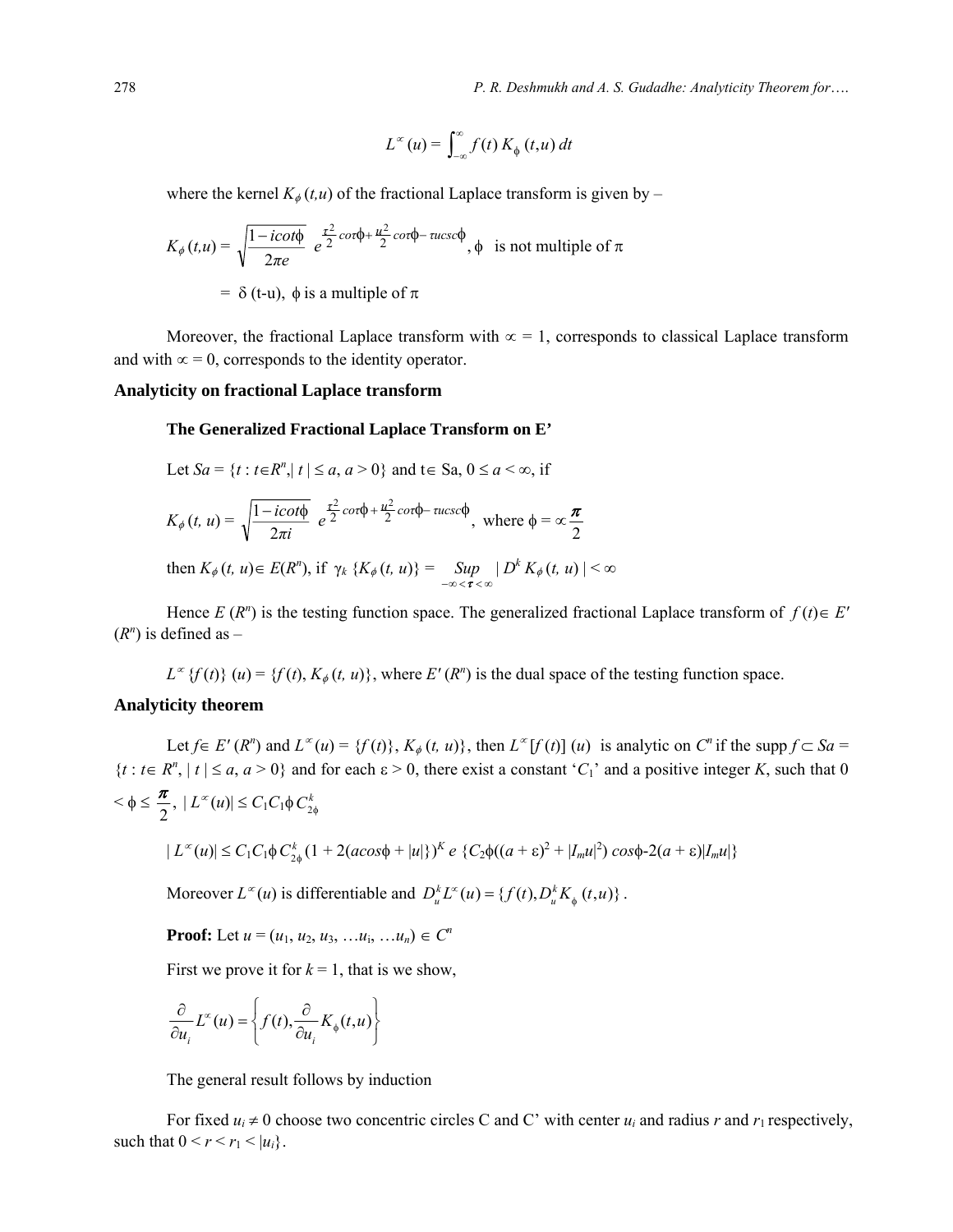Let  $\Delta_i$  be a complex increment such that  $0 < |\Delta_i| < r$ . Now consider

$$
\frac{L^{\infty}(u_i + \Delta u_i) - L^{\infty}(u_i)}{\Delta u_i} - \left\{ f(t), \frac{\partial}{\partial u_i} K\phi(t, u) \right\} = \left\{ f(t), \psi_{\Delta u_i}(t) \right\} \tag{2.2.1}
$$

where 
$$
\psi_{\Delta u_i}(t) = \frac{1}{\Delta u_i} \{ K_{\phi}(t, u_1, u_2, \dots u_i + \Delta u_i, \dots u_n) - K_{\phi}(t, u) \} - \frac{\partial}{\partial u_i} K_{\phi}(t, u)
$$

and 
$$
L^{\infty}(u) = \int_{-\infty}^{\infty} f(t)K_{\phi}(t, u)dt
$$
,  
\n
$$
= \sqrt{\frac{1 - i\cot\phi}{2\pi i}} \int_{-\infty}^{\infty} e^{\frac{\tau^2}{2}\cot\phi + \frac{u^2}{2}\cot\phi - i\mu\csc\phi} f(t) dt
$$

Where 
$$
K_{\phi}(t, u) = \sqrt{\frac{1 - i \cot \phi}{2\pi i}} e^{\frac{\tau^2}{2} \cot \phi + \frac{u^2}{2} \cot \phi - u \csc \phi}
$$

$$
= \sqrt{\frac{\sin \phi}{2\pi i \sin \phi}} e^{\frac{1}{2\sin \phi} [(\tau)]^2 \cos \phi + u^2 \cot \phi - 2\pi i}
$$

$$
= \sqrt{\frac{-ie^{i\phi}}{2\pi \, i\sin\phi}} e^{\frac{1}{2\sin\phi}[(\tau)]^2 \cos\phi + u^2 \cos\phi - 2\pi i}
$$
  

$$
= \left[ (2\pi i \sin\phi)^{-\frac{1}{2}} i e^{i\frac{\phi}{2}} \right] e^{\frac{1}{2\sin\phi}[(\tau)]^2 \cos\phi + u^2 \cos\phi - 2\pi i}
$$
  

$$
= C_1 \phi e^{C_2 \phi [(\tau)]^2 \cos\phi + u^2 \cos\phi - 2\pi i}
$$
...(2.2.2)

For any  $t \in R^n$  and every fixed integer  $K = (k_1, k_2, \ldots, k_n) \in N_0^n$ 

$$
\therefore D_{\tau}^{k} K_{\phi}(t, u) = D_{\tau}^{k} \{ C_{1\phi} e^{C_{2\phi}[(\tau)]^{2} \cos \phi + u^{2} \cos \phi - 2\pi u} \}
$$
\n
$$
= C_{1\phi} \sum_{v \leq K} (2C_{2\phi})^{K-v} {K \choose v} (\cos \phi)^{v} C_{v} (t \cos \phi - u)^{K-2v} K_{\phi}(t, u)
$$
\n
$$
= \sum_{v=0}^{K_{2}2\mu} C_{V} C_{\phi} \sum_{v \leq K} (t \cos \phi - u)^{K-2v} K_{\phi}(t, u) \qquad ...(2.2.3)
$$

Where  $C_{\phi} = C_{1\phi} (2C_{2\phi})^{K-\nu}$   $\int_{0}^{K} |(\cos \phi)^{\nu}|^{2}$ *v*  $C_{\phi} = C_{1\phi} (2C_{2\phi})^{K-\nu} \binom{K}{\nu} (\cos \phi)$ ⎠ ⎞  $\overline{\phantom{a}}$ ⎝  $C_{1\phi} = C_{1\phi} (2C_{2\phi})^{K-v}$ 

 $C<sub>v</sub>$  and  $C<sub>φ</sub>$  are the constant depending upon  $φ$ , k, v.

Since for any  $t \in R^n$ , fixed integer k and  $\infty$  from, o to  $\frac{\pi}{2}$ ,  $D^k_{\tau} K_{\phi}(t, u)$  is analytic inside and on C',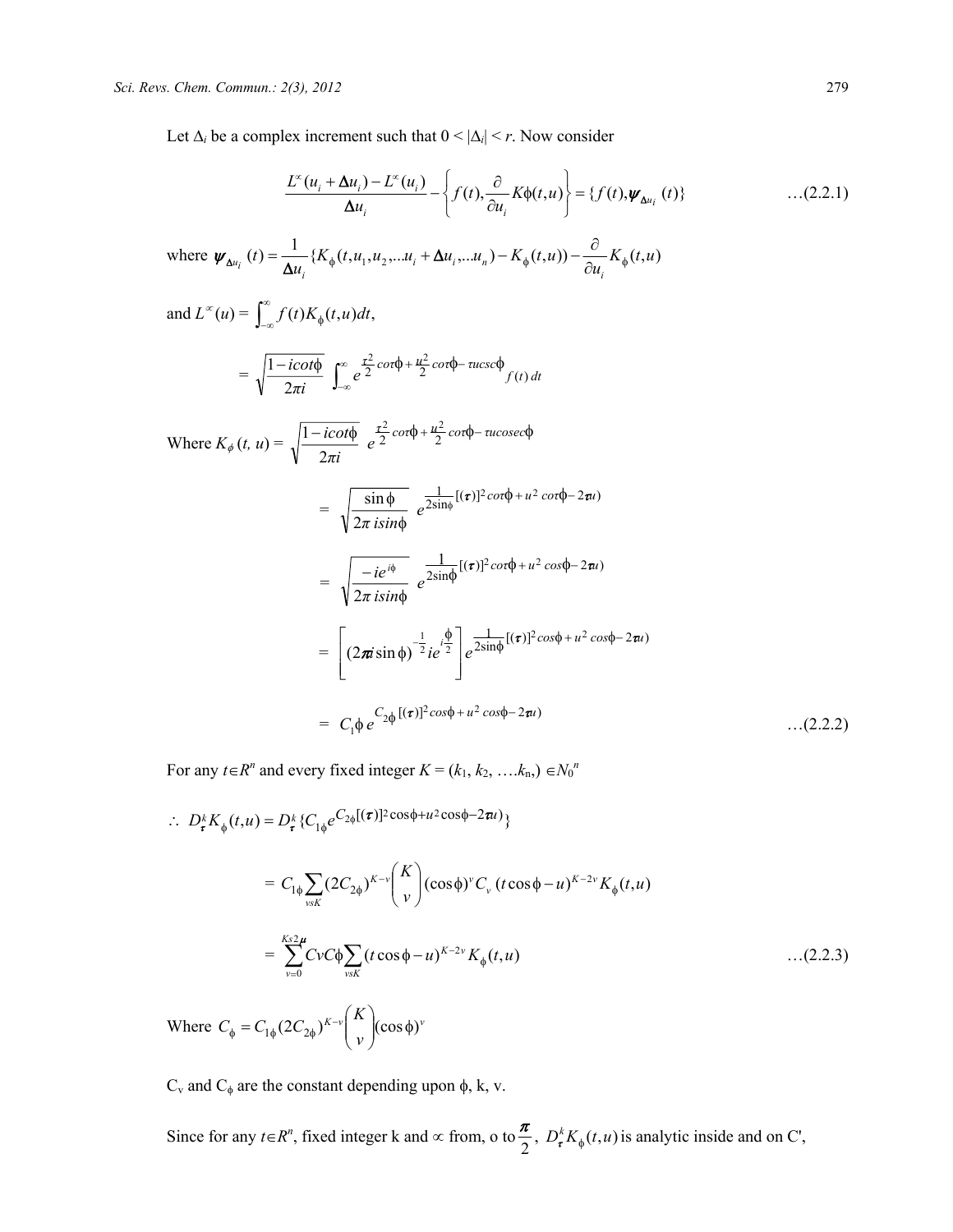∴ By using Cauchy integral formula –

$$
D_{\tau}^{k} \psi \Delta_{\mathcal{U}_{i}}(t) = \frac{1}{2\pi i} D_{\tau}^{k} \oint_{C'} K_{\phi}(t, u) \left\{ \frac{1}{\Delta_{\mathcal{U}_{i}}} \left( \frac{1}{z - u_{i} - \Delta u_{i}} - \frac{1}{z - u_{i}} \right) - \frac{1}{(z - u_{i})^{2}} \right\} dz
$$
  

$$
= \frac{\Delta_{\mathcal{U}_{i}}}{2\pi i} \oint_{C'} \frac{D_{\tau}^{k} K_{\phi}(t, u)}{(z - u_{i} - \Delta u_{i})(z - u_{i})^{2}} dz
$$
  

$$
= \frac{\Delta_{\mathcal{U}_{i}}}{2\pi i} \oint_{C'} \frac{M(t, u)}{(z - u_{i} - \Delta u_{i})(z - u_{i})^{2}} dz
$$
  

$$
|z - u_{i} - \Delta u_{i}| > (r_{1} - r) > 0 \qquad ...(2.2.3)
$$

and  $|z - u_i| = r_1$ 

But for all  $z \in C_1$  and *t* restricted to a compact subset of  $R^n$ ,  $0 \le \infty \le \frac{\pi}{2}$ 

*M* (*t, u*) is bounded by a constant.

$$
|D_{\tau}^{k} \psi_{\Delta u_i}(t)| \leq |\Delta u_i| \frac{K}{(r_1 - r)r_1}
$$

As  $|\Delta u_i| \to 0$ ,  $|D^k_{\tau} \psi_{\Delta u_i}(t)| \to 0$  uniformly on compact subset of  $R^n$ .

 $\psi_{\Delta u_i}(t)$  Converges in *E* (*R*<sup>n</sup>) to zero. Since *f*∈*E'*, we conclude that (2.2.1) tends to zero.

 $\therefore$  *L*<sup>∞</sup> (u) is differentiable with respect to *u<sub>i</sub>* and it is true for all I = 1,2,3…..,n.

Hence  $L^{\infty}$  (u) is analytic on  $C^n$  and  $D_u^k L^{\infty}$  (*u*) = { $f(t)$ ,  $D_u^k K(t, u)$ }.

### **To prove the second part**

 $\sup p f \subset S_a$  and let  $\varepsilon > 0$  choose  $p \in D(R^n)$ , such that  $p(t) = 1$  on the neighborhood of  $S_a$  and supp  $\rho \subset S_{a+E'}$  then by boundedness property of the generalized function there exist a constant C and a nonnegative integer K such that –

$$
\left| \left[ (L) \right]^{T} \propto (u) \left| \leq \left| f(t) \right| - K_{\downarrow} \phi(t, u) \right| \right|
$$
  
\n
$$
\leq C \max_{|\pmb{\beta}| \leq K} \sup_{\pmb{\tau} \in R^{n}} \left| D_{\pmb{\tau}}^{\pmb{\beta}} [\pmb{\rho}(t) K_{\phi}(t, u)] \right|
$$
  
\n
$$
\leq C \max_{|\pmb{\beta}| \leq K} \sup_{\pmb{\tau} \in R^{n}} \sum_{v} v^{\pmb{\beta}} \left| D_{\pmb{\tau}}^{\pmb{\beta} - v} [\pmb{\rho}(t) D^{V} K_{\phi}(t, u)] \right|
$$
  
\n
$$
\leq C \max_{|\pmb{\beta}| \leq K} \sup_{\pmb{\tau} \in R^{n}} \sum_{v} v^{\pmb{\beta}} \left| D_{\pmb{\tau}}^{\pmb{\beta} - v} [\pmb{\rho}(t) D^{V} C_{1\phi} e^{C_{2\phi}[(\pmb{\tau})]^{2} \cos \phi + u^{2} \cos \phi - 2\pi u]} \right|
$$